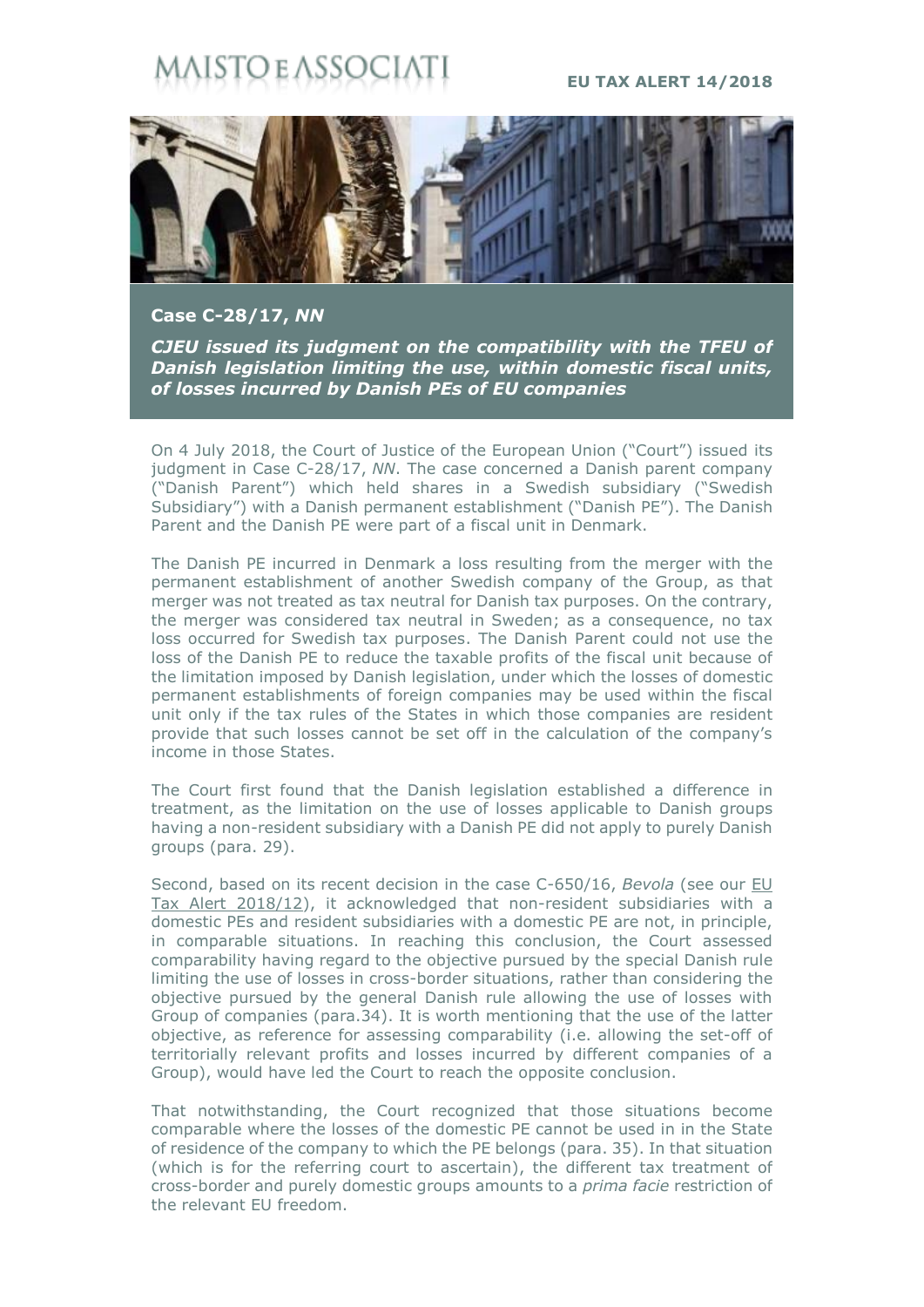The Court then analysed whether that restriction could be justified by any overriding reason in the public interest. In this respect, it discharged the possibility to invoke the argument of the balanced allocation of taxing rights, as the double deduction of the loss would favour neither of the two Member States concerned to the detriment of the other (para. 40).

With regard to the justification represented by the need to prevent the double use of losses, the Court made two interesting statements. First, it found that, where the tax treaty between the State of the PE and the State of residence of the Company provides for the credit method to eliminate international juridical double taxation, the parallel exercise of the powers of taxation by those States does not entail an actual obligation for the company to pay income tax twice. In those circumstances, the possibility to deduct the losses of such an establishment twice (i.e. once in the residence State and once in the PE State) does not appear justified and would amount to an unjustified advantage for cross-border situations over purely domestic situations (paras. 47 and 48). Second, it acknowledged that a national legislation, such as the one in the main proceeding, would nonetheless go beyond what is necessary to prevent the double deduction of a loss in the case where the effect thereof would be to deprive a group of any possibility of deducting the loss. This would be the case, for instance, where it was actually impossible to use the loss in the State of residence of the company (paras. 53-55). One might dispute, however, whether this condition is satisfied in the case where the residence State treats a merger as neutral for tax purposes since, in that case, the non-recognition of the loss as a result of the merger is generally balanced by the possibility for the resulting company to deduct a higher value of assets and liabilities in the subsequent tax years.

The decision of the Court is at variance with ATAD II, which, in respect of intra-EU cases of double deduction, provides that it should be the State of the investor (i.e. the residence State) to deny the use of the losses. The State of the PE, on the other hand, should continue to allow the loss deduction according to its standard regime. In this respect, although the Court's decision could provide the basis for the Italian legislature to amend the current rules on tax consolidation, which do not make the use of losses incurred by domestic PEs subject to the requirement that they are not also deducted in the residence State, it seems more reasonable that Italian rules will be only amended in order to comply with the provisions of ATAD II, which shall be applied by the Member States as from 1 January 2020.

## For further information: **Maisto e Associati**

**Milan** Piazza F. Meda 5 20121 T: +39.02.776931

**Rome** Piazza d'Aracoeli 1 00186  $T: +39.06.45441410$  **London** 2, Throgmorton Avenue EC2N 2DG T: +44.207.3740299

This newsletter is intended to provide a first point of reference for current developments in Italian law. It should not be relied on as a substitute for professional advice. If further information or advice is required please refer to your Maisto e Associati contact or [info@maisto.it.](mailto:info@maisto.it)

Copyright © 2018 Maisto e Associati